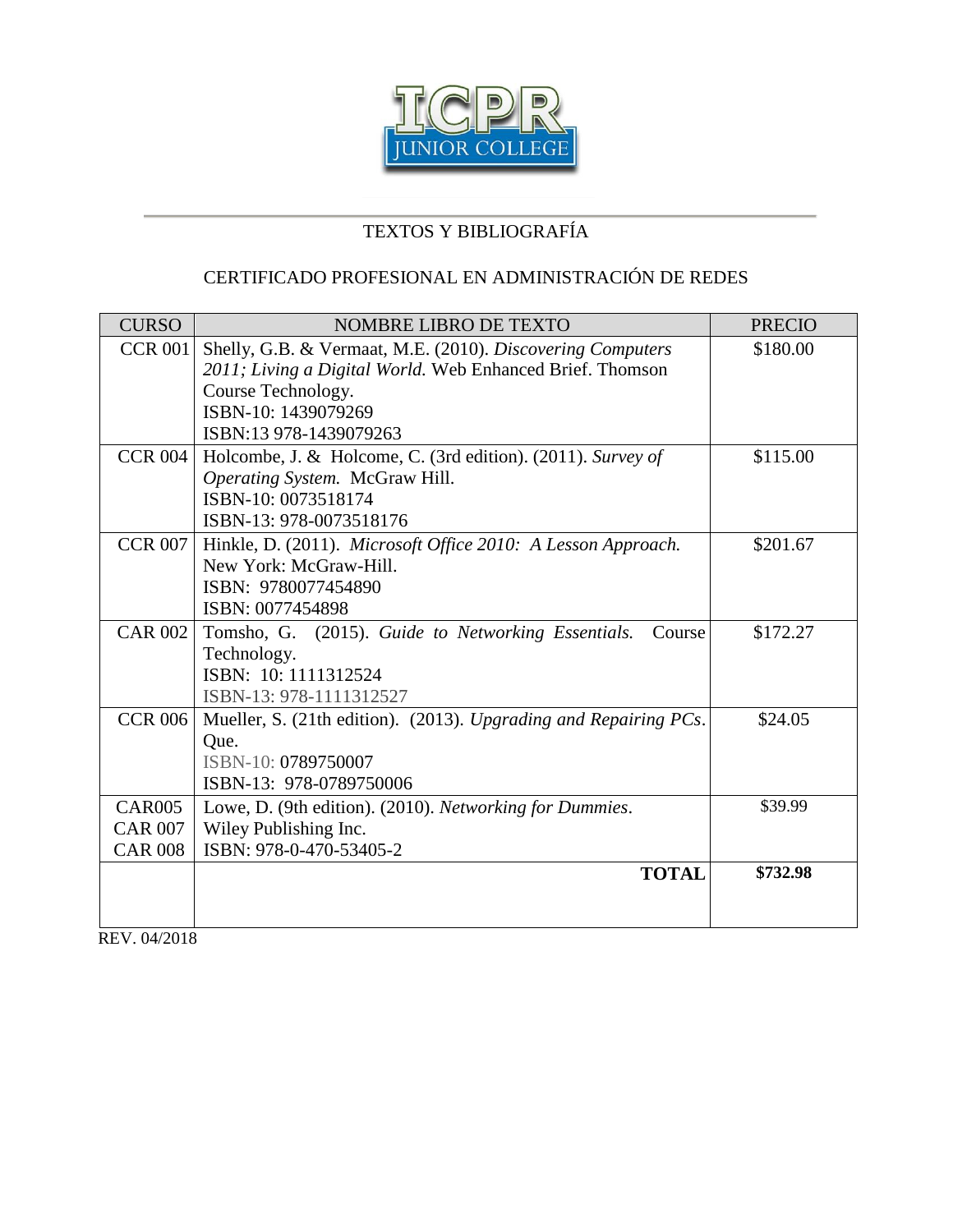

#### CERTIFICADO PROFESIONAL EN DETECTIVE E INVESTIGADOR FORENSE TEXTOS Y BIBLIOGRAFÍA

| <b>CURSO</b>   | <b>NOMBRE LIBRO</b>                                                                                        | <b>PRECIO</b> |
|----------------|------------------------------------------------------------------------------------------------------------|---------------|
| <b>PDF 001</b> | Malavet Vega, P. (2012). El Sistema de Justicia Criminal en                                                | \$85.60       |
|                | Puerto Rico. Puerto Rico: Ediciones Lorena.<br>ISBN: 0974842133                                            |               |
| <b>PDF002</b>  | Nevárez, D. (Edición Revisada). (2012). Código Penal de Puerto                                             | \$55.00       |
| PDF003         | Rico. Puerto Rico: Equity Inc.<br>ISBN: 0-914939-25-4                                                      |               |
| <b>PDF004</b>  | Ruiz, F. (5ta Edición). (2005). Introducción a la Investigación                                            | \$35.00       |
|                | Criminal: Guía para el Investigador.<br>ISBN: 0008700004                                                   |               |
| <b>PDF005</b>  | Gauthier-Dumois, D. (2da Edición). (2003). Criminología e                                                  | \$48.94       |
|                | Investigación Forense. Puerto Rico: Publicaciones Puertorriqueñas.<br>ISBN-10: 1881713644                  |               |
|                | ISBN-13: 978-1881713647                                                                                    |               |
| <b>SPA001</b>  | García Cabrera, E. (2010). Español Práctico. San Juan:                                                     | \$58.00       |
|                | Editorial Plaza Mayor.<br>ISBN: 978-1-56328-359-8                                                          |               |
| <b>PSY 010</b> | Morris, C. (2014). Psicología. (10ma Edición) Pearson.                                                     | \$53.00       |
|                | ISBN-10: 6074423148<br>ISBN-13: 978-6074423143                                                             |               |
| <b>CCR 007</b> | Hinkle, D. (2010). Microsoft Office 2010: A Lesson Approach.                                               | \$201.67      |
|                | New Y97800774548ork: McGraw-Hill.<br>ISBN 9780077454890                                                    |               |
|                | ISBN: 0077454890                                                                                           |               |
| <b>PDF 006</b> | Azcuenaga, L.M. (2009). Elaboración de un Plan de                                                          | \$27.62       |
|                | Emergencia en la Empresa. Fundación Confemental<br>ISBN: 10: 8492735184                                    |               |
|                | ISBN: 13: 978-8492735181                                                                                   |               |
| <b>PDF 007</b> | Purpura, P. (2006). Manual de Capacitación para el Personal de<br>Seguridad. Editorial Limusa.             | \$48.80       |
|                | ISBN: 10: 9681864581                                                                                       |               |
|                | ISBN: 13: 978-9681864583                                                                                   |               |
| <b>PDF008</b>  | Arraiza, M. (2011). Guía Práctica para Redacción Comercial.<br>Puerto Rico: Publicaciones Puertorriqueñas. | \$26.75       |
|                | Hato Rey.                                                                                                  |               |
|                | ISBN-10: 1881720993<br>ISBN-13: 978-1881720997                                                             |               |
|                | <b>TOTAL</b>                                                                                               | \$640.38      |
|                |                                                                                                            |               |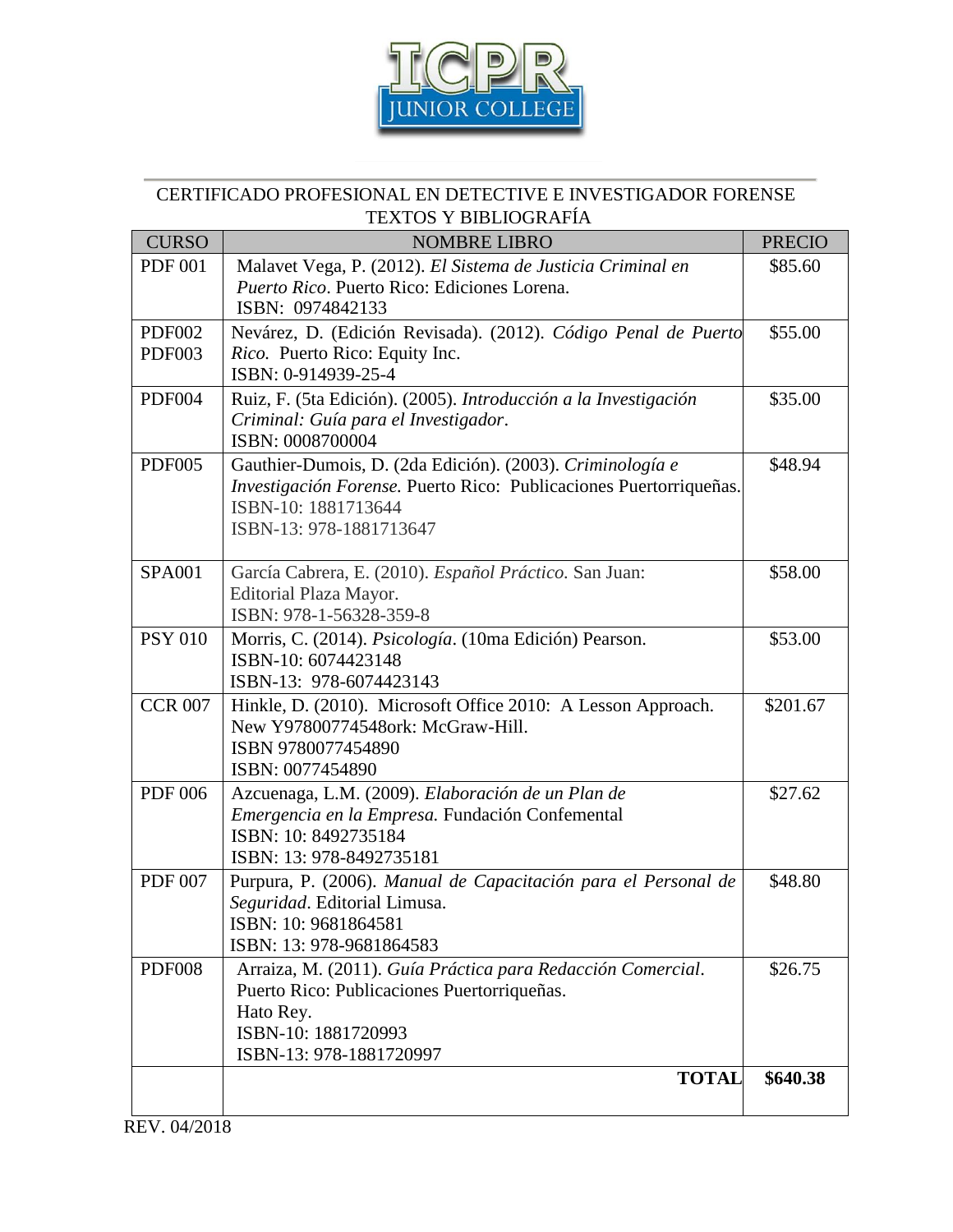

#### CERTIFICADO PROFESIONAL EN DISEÑO GRÁFICO Y DESARROLLO DE PÁGINA WEB TEXTOS Y BIBLIOGRAFÍA

| <b>CURSO</b>   | NOMBRE DEL LIBRO DE TEXTO                                                                                  | <b>PRECIO</b> |
|----------------|------------------------------------------------------------------------------------------------------------|---------------|
| <b>CCR 001</b> | Shelly, G.B. & Vermaat, M.E. (2010). Discovering Computers                                                 | \$180.00      |
|                | 2011; Living a Digital World. Web Enhanced Brief. Thomson                                                  |               |
|                | Course Technology.                                                                                         |               |
|                | ISBN-10: 1439079269                                                                                        |               |
|                | ISBN:13 978-1439079263                                                                                     |               |
| <b>CDG 002</b> | Pricken, M. (2009). Publicidad Creativa. GG Gustavo Gili.<br>ISBN: 10: 8425223210                          | \$299.95      |
|                | ISBN: 13: 978-8425223211                                                                                   |               |
| <b>CDG 004</b> |                                                                                                            | \$35.00       |
|                | Drew, J., Meyer, S. (2012). Color Management: A Comprehensive<br>Guide for Graphic Designer's. RotoVision. |               |
|                | ISBN-10: 1581159161                                                                                        |               |
|                | ISBN-13: 978-1581159165                                                                                    |               |
| <b>CG008</b>   | Botello, C., Eisner, E. (1 <sup>st</sup> edition). (2010). The design Collection                           | \$75.43       |
| CDG 015        | Revealed: Adobe InDesign CS5, Photoshop CS5 and Ilustrator                                                 |               |
|                | CS5. Delmar Cengage Learning.                                                                              |               |
|                | ISBN: 10: 1111130612                                                                                       |               |
|                | ISBN: 13: 978-1111130619                                                                                   |               |
| <b>CDG009</b>  | Kvern, M. &, Blatner, D. (1 <sup>st</sup> edition). (2010). Real World Adobe                               | \$59.95       |
|                | InDesign CS5. Peachpit Press.                                                                              |               |
|                | ISBN-10: 0321713052                                                                                        |               |
|                | ISBN-13: 978-0321713056                                                                                    |               |
| CDG 011        | Bishop, S. (1 <sup>st</sup> edition). (2010). Adobe Dreamweaver CS5 Revealed.                              | \$80.00       |
|                | Delmar Cengage Learning.                                                                                   |               |
|                | ISBN: 10: 1111130663                                                                                       |               |
|                | ISBN: 13: 978-1111130664                                                                                   |               |
| CDG 012        | Shuman, J. (1st edition). (2010). Adobe Flash CS5 Revealed.                                                | \$75.95       |
|                | Delmar Cengage Learning.<br>ISBN: 10: 111113040X                                                           |               |
|                | ISBN: 13: 978-1111130404                                                                                   |               |
| <b>CMN010</b>  | Desarrollo Económico.<br>$(2006)$ . Como<br>de<br>Centro                                                   | \$45.00       |
|                | Iniciar, Desarrollar y Administrar un Negocio Pequeño en Puerto                                            |               |
|                | Rico. Mayagüez: UPR                                                                                        |               |
|                | ISBN: 0-9729471-5-9                                                                                        |               |
| <b>SPA001</b>  | García Cabrera, E. (2010). Español Práctico. San Juan: Editorial                                           | \$40.00       |
|                | Plaza Mayor.                                                                                               |               |
|                | ISBN: 978-1-56328-359-8                                                                                    |               |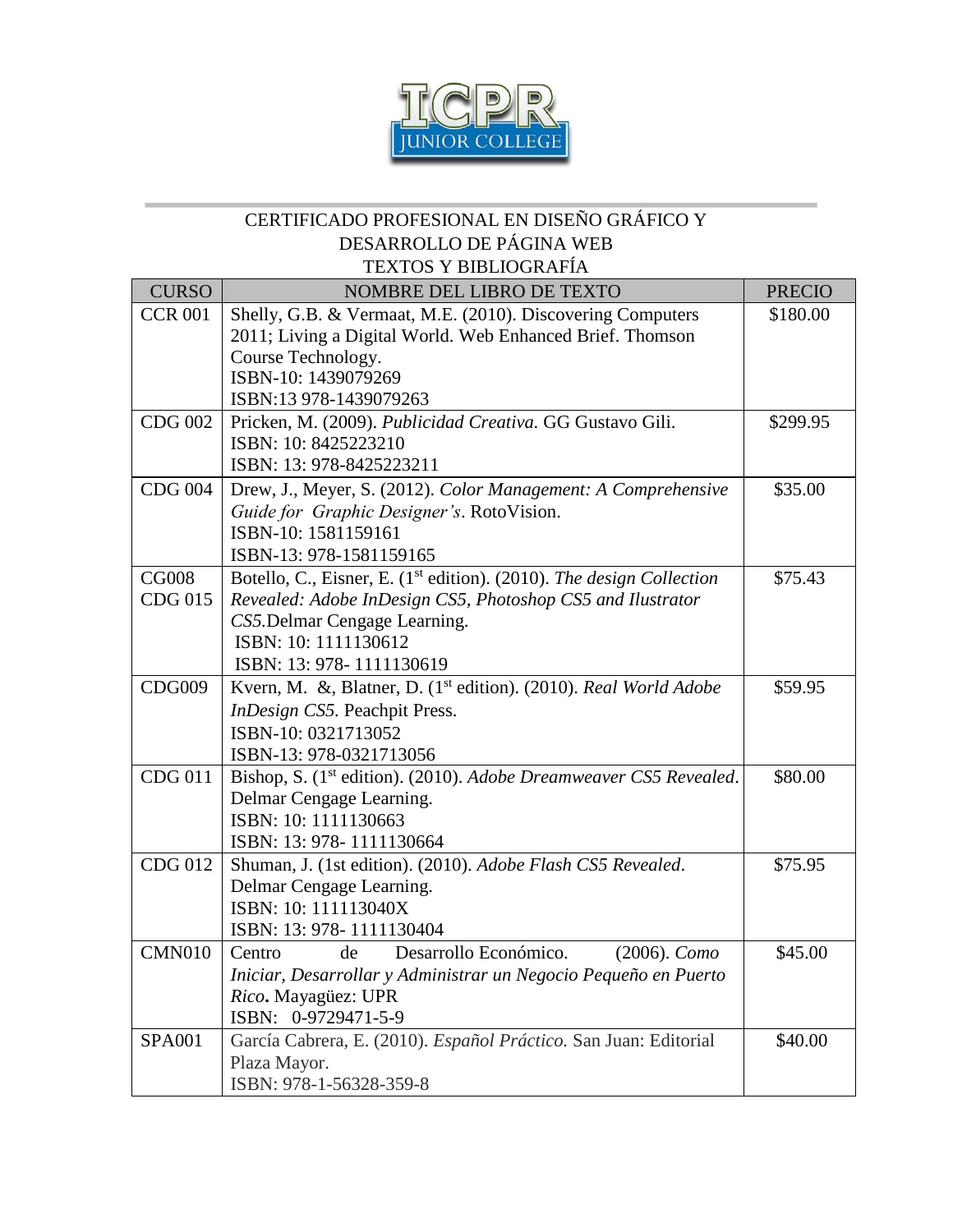| <b>CCR 007</b> | Hinkle, D. (2010). Microsoft Office 2010: A Lesson Approach. | \$201.67               |
|----------------|--------------------------------------------------------------|------------------------|
|                | New York: McGraw-Hill.                                       |                        |
|                | ISBN: 9780077454890                                          |                        |
|                | ISBN: 0077454898                                             |                        |
|                |                                                              | <b>TOTAL \$1092.95</b> |
|                |                                                              |                        |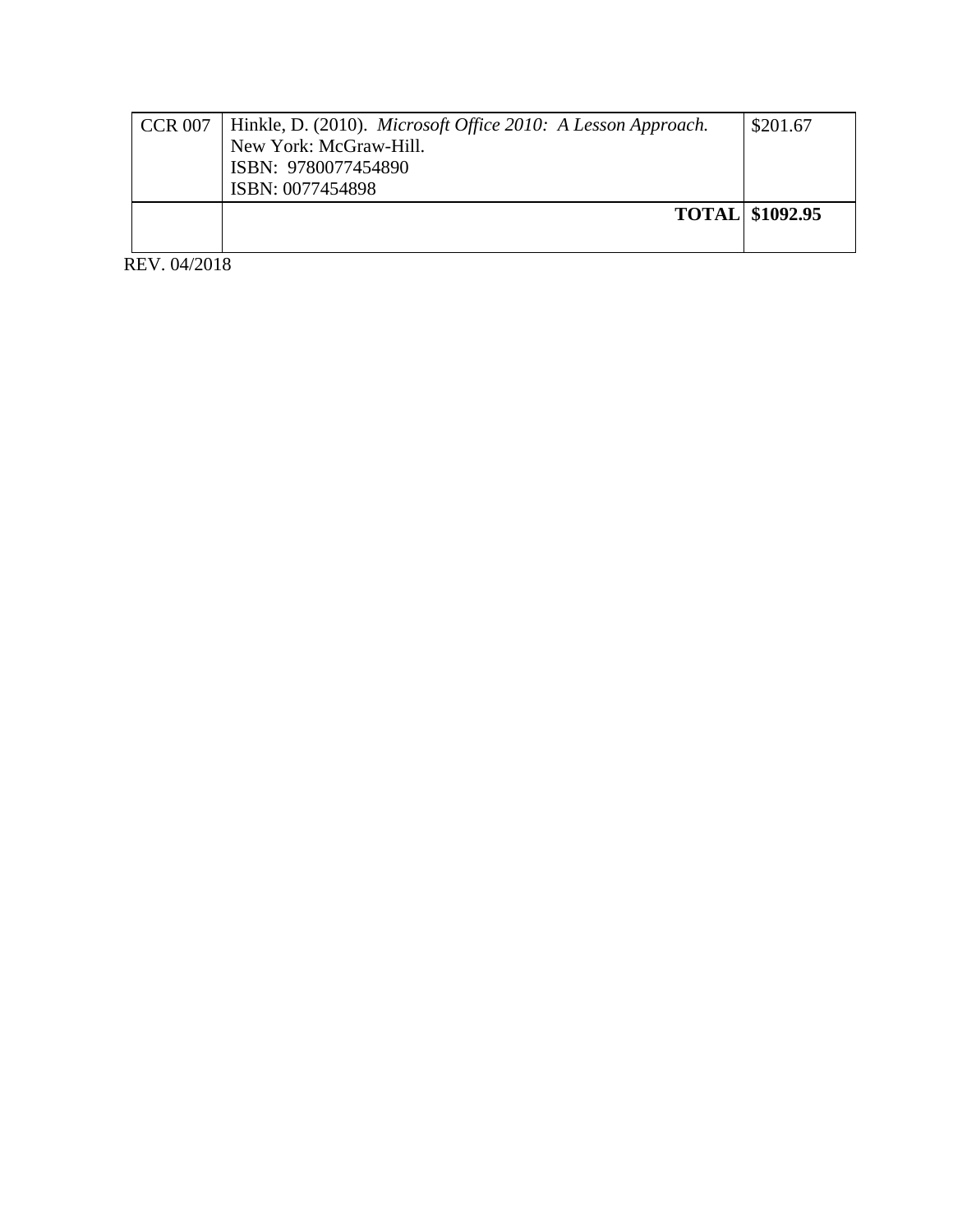

#### CERTIFICADO PROFESIONAL EN ARTES CULINARIAS

| <b>CURSO</b>  | <b>NOMBRE DEL LIBRO</b>                                                   | <b>PRECIO</b> |
|---------------|---------------------------------------------------------------------------|---------------|
| CAC001        | The Culinary Institute of America. (9 <sup>th</sup> edition). (2011). The | \$58.00       |
| CAC004        | Professional Chef. John Wiley & Sons, Inc.                                |               |
| CAC005        | ISBN: 10: 0470421355                                                      |               |
| CAC006        | ISBN: 13 978-0470421352                                                   |               |
| CAC007        |                                                                           |               |
| CAC008        |                                                                           |               |
| <b>CAC002</b> | Blocker, L.& Hill, J. (4th edition). (2016). Culinary                     | \$39.41       |
|               | <i>Math.Chicago:</i>                                                      |               |
|               | Wiley Press.                                                              |               |
|               | ISBN: 13: 978-0-470-06821-2                                               |               |
|               | ISBN: 10:0470068213                                                       |               |
| CAC003        | Hoboken, N.J. (2012). Garde Manger: The Art and Craft of                  | \$55.97       |
|               | <i>the Cold Kitchen.</i> John Wiley.                                      |               |
|               | ISBN-10: 0470055901                                                       |               |
|               | ISBN-13: 978-0470055908                                                   |               |
| <b>CMN010</b> | Centro de Desarrollo Económico. (2006). Como Iniciar,                     | \$85.00       |
|               | Desarrollar y Administrar un Negocio Pequeño en Puerto                    |               |
|               | <i>Rico.</i> Mayagüez: UPR ISBN: 0-9729471-5-9                            |               |
| <b>ENG006</b> | Didactic material to be provided by the professor.                        |               |
|               | <b>TOTAL</b>                                                              | \$238.38      |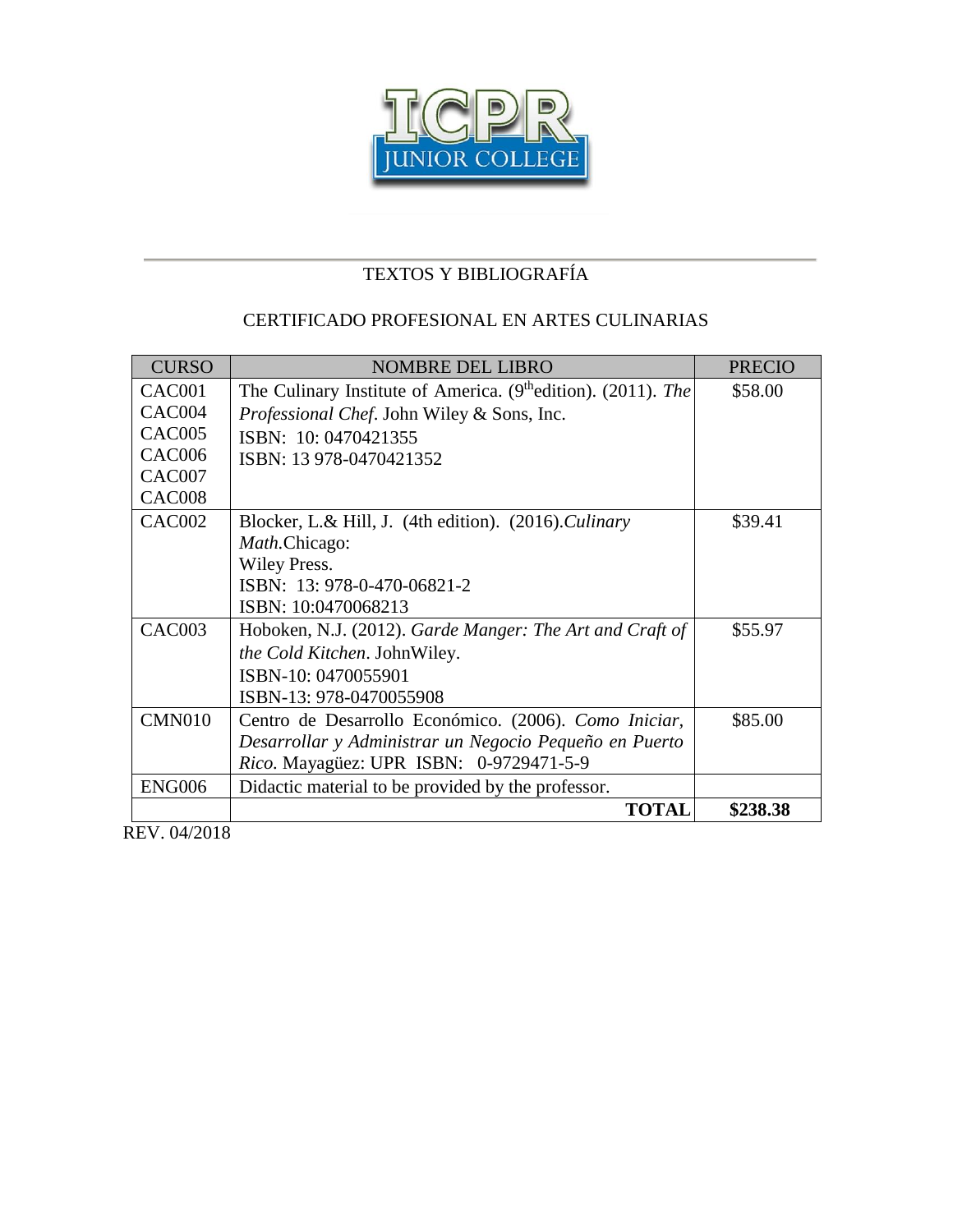

## CERTIFICADO PROFESIONAL EN ENFERMERÍA PRÁCTICA

| <b>CURSO</b>   | NOMBRE DEL LIBRO DE TEXTO                                                                                                  | <b>PRECIO</b> |
|----------------|----------------------------------------------------------------------------------------------------------------------------|---------------|
| <b>AFH 001</b> | Thibodeay & Patton. (15ta Edición). (2016). Estructura y                                                                   | \$122.35      |
|                | Función del Cuerpo Humano. Mosby. Elsevier.                                                                                |               |
|                | ISBN: 9788480869621                                                                                                        |               |
|                |                                                                                                                            |               |
| <b>ENP 001</b> | Berman, Snyder, Kozier, Erb. (Octava Edición). (2008).                                                                     | \$171.19      |
| <b>ENP 005</b> | Fundamentos de Enfermería: Conceptos, Procesos y Práctica.                                                                 |               |
| <b>ENP 006</b> | Pearson.                                                                                                                   |               |
| <b>PAC 003</b> | ISBN: 9788483224076                                                                                                        |               |
| <b>PAC 004</b> |                                                                                                                            |               |
| <b>PAC 005</b> |                                                                                                                            |               |
| <b>PAC 006</b> |                                                                                                                            |               |
| <b>PAC 007</b> |                                                                                                                            |               |
| <b>ENP 002</b> | Adams, M.& Holland, N. (2009). Farmacología para                                                                           | \$112.35      |
|                | Enfermería. Pearson Education.<br>ISBN-10: 8483225239                                                                      |               |
|                | ISBN-13: 978-8483225233                                                                                                    |               |
| <b>ENP 003</b> |                                                                                                                            |               |
|                | Eby, L. (2da Edición). (2010). Cuidado de Enfermería en<br>Salud Mental. Pearson                                           | \$131.77      |
|                |                                                                                                                            |               |
|                | ISBN-978-84-8322-648-3                                                                                                     |               |
| <b>ENP 004</b> | Perry, S. E., (9na Edición). (2008). Maternidad y Salud de la                                                              | \$65.00       |
|                | Mujer. Elsevier, Masson.<br>ISBN-978-84-458-1914-2                                                                         |               |
|                |                                                                                                                            |               |
| <b>ENP 007</b> | Allender, J., Rector, C & Warner, K. (8th edition). (2013).                                                                | \$59.95       |
|                | Community Health Nursing: Promoting and Protecting the                                                                     |               |
|                | <i>Public's Health.</i> Lippincott & Wilkins<br>ISBN-10: 1609136888                                                        |               |
|                | ISBN-13: 978-1609136888                                                                                                    |               |
| <b>ENP 008</b> |                                                                                                                            |               |
|                | Smith, Duell, Martin. (7ma Edición). (2009). Técnicas de<br>Enfermería Clínica- de la Técnica Básica a la Avanzada. Vol. I | \$109.36      |
|                | y II. Prentice Hall.                                                                                                       |               |
|                | ISBN: 978-84-8322-509-7                                                                                                    |               |
|                |                                                                                                                            |               |
|                |                                                                                                                            |               |
|                | <b>TOTAL</b>                                                                                                               | \$771.97      |
|                |                                                                                                                            |               |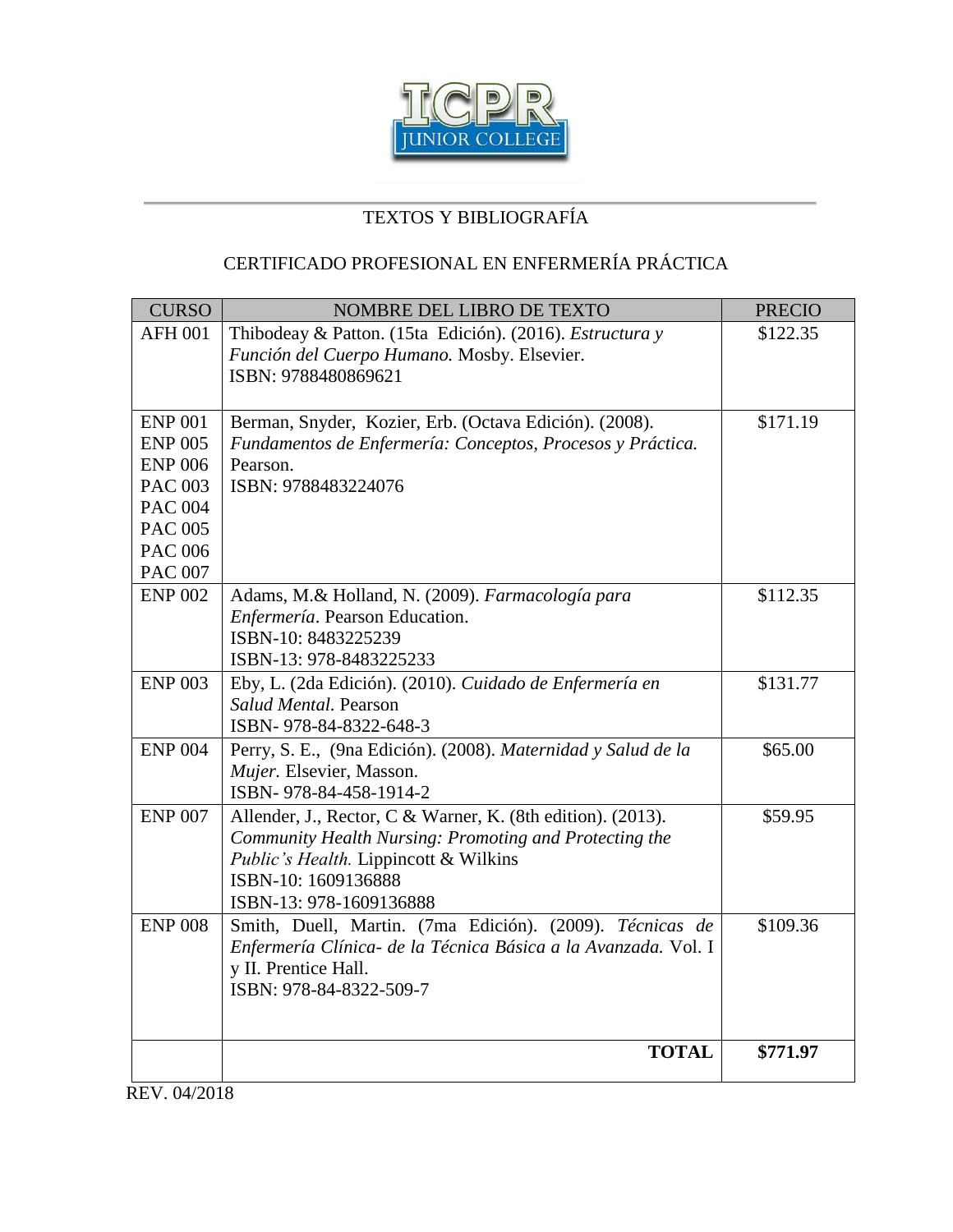

# CERTIFICADO PROFESIONAL EN TERAPEUTA DE MASAJE

TEXTOS Y BIBLIOGRAFÍA

| <b>CURSO</b>   | NOMBRE DEL LIBRO DE TEXTO                                                                                   | <b>PRECIO</b> |
|----------------|-------------------------------------------------------------------------------------------------------------|---------------|
| <b>CTM 001</b> | Clay, J. (2nd Edition). (2008). Masaje Terapéutico Básico:                                                  | \$307.86      |
| <b>CTM 004</b> | Integración de Anatomía y Tratamiento. Lippincott Williams&                                                 |               |
| <b>CTM 006</b> | Wilkins.                                                                                                    |               |
|                | ISBN: 10: 8496921239                                                                                        |               |
|                | ISBN: 13:978-8496921238                                                                                     |               |
| <b>CTM 002</b> | Mitchel, A. W. M., Vogl, A. W., Drake, R. L. (2da Edición).<br>(2015). Anatomía para Estudiantes. Elseiver. | \$135.94      |
|                | ISBN-10: 8490228426                                                                                         |               |
|                | ISBN-13: 978-8490228425                                                                                     |               |
|                |                                                                                                             |               |
| <b>CTM 003</b> | McIntosh, N. (3rd Editions). (2010). The Educated Heart:                                                    | \$65.00       |
|                | Profesional Boundaries for Massage Therapists and                                                           |               |
|                | Bodyworkers. Lippincott Williams & Wilkins.                                                                 |               |
|                | ISBN: 10: 1605477133                                                                                        |               |
|                | ISBN: 13: 978-1605477138                                                                                    |               |
| <b>AFH 001</b> | Thibodeay & Patton. (15th edition). (2016). Estructura y Función                                            | \$122.35      |
|                | del Cuerpo Humano. Mosby. Elsevier.<br>ISBN-10: 8491130810                                                  |               |
|                | ISBN-13: 978-8491130819                                                                                     |               |
|                |                                                                                                             |               |
| <b>PSY010</b>  | Charles, M. (2010). Psicología. Pearson.                                                                    | \$53.00       |
|                | ISBN-10: 6074423148                                                                                         |               |
|                | ISBN-13: 978-6074423143                                                                                     |               |
| <b>CTM 007</b> | Werner, R.A. (6th edition). (2015). Massage Therapist's Guide to                                            | \$113.00      |
|                | Pathology.                                                                                                  |               |
|                | EEUU: Lippincott, Williams & Wilkins.                                                                       |               |
|                | ISBN-13: 978-1496310828                                                                                     |               |
|                | ISBN-10: 1496310829                                                                                         |               |
| <b>CMN 010</b> | Centro de Desarrollo Económico. (2006). Como Iniciar,                                                       | \$85.00       |
|                | Desarrollar y Administrar un Negocio Pequeño en Puerto Rico.                                                |               |
|                | Mayagüez: UPR                                                                                               |               |
|                | ISBN: 0-9729471-5-9                                                                                         |               |
|                | <b>TOTAL</b>                                                                                                | \$882.15      |
|                |                                                                                                             |               |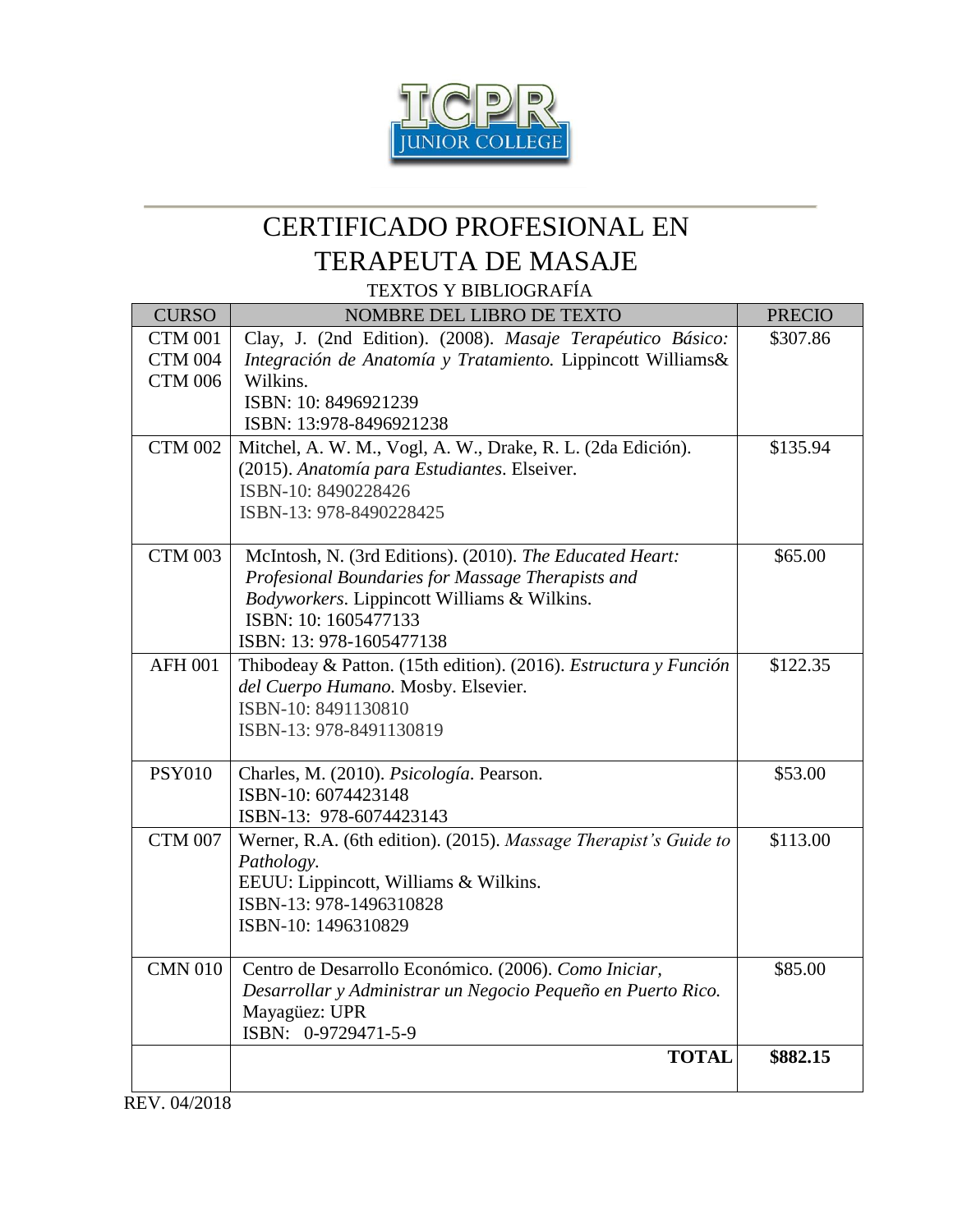

#### TEXTOS Y BIBLIOGRAFÍA CERTIFICADO PROFESIONAL REPOSTERÍA Y PANADERÍA COMERCIAL

| <b>CURSO</b>   | NOMBRE DEL LIBRO DE TEXTO                                                                                                                                     | <b>COSTO</b> |
|----------------|---------------------------------------------------------------------------------------------------------------------------------------------------------------|--------------|
| <b>PCC 001</b> | Gisslen, W. (7th edition). (201). Professional Baking.                                                                                                        | \$135.26     |
| <b>PCC 002</b> | Wiley.                                                                                                                                                        |              |
| <b>PCC 003</b> | ISBN-10: 1119148448                                                                                                                                           |              |
| <b>PCC 004</b> | ISBN-13: 978-1119148449                                                                                                                                       |              |
| <b>PCC 005</b> |                                                                                                                                                               |              |
| <b>PCC 006</b> |                                                                                                                                                               |              |
| <b>PCC 007</b> |                                                                                                                                                               |              |
| CAC 002        | Blocker, L. & Hill, J. $(4th edition)$ . $(2016)$ . <i>Culinary</i><br>Math. Chicago: Wiley Press.<br>ISBN-10: 1118972724<br>ISBN-13: 978-1118972724          | \$39.41      |
| CMN010         | Centro de Desarrollo Económico. (2006). Como Iniciar,<br>Desarrollar y Administrar un Negocio Pequeño en Puerto<br>Rico. Mayagüez: UPR<br>ISBN: 0-9729471-5-9 | \$85.00      |
|                | <b>TOTAL</b>                                                                                                                                                  | \$259.67     |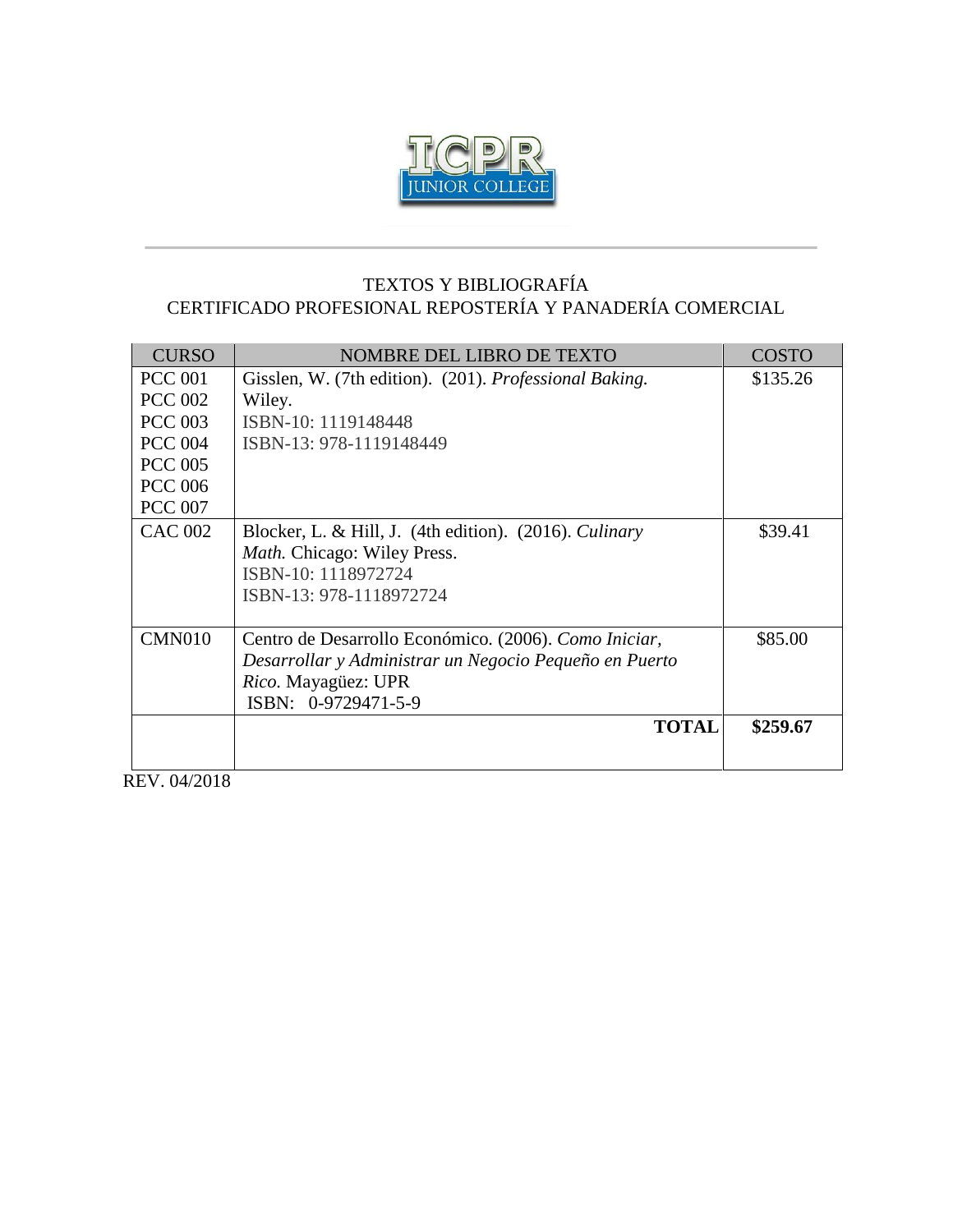

#### CERTIFICADO PROFESIONAL ASISTENTE DE CENTROS PREESCOLARES

| <b>CURSO</b>                                       | NOMBRE DEL LIBRO DE TEXTO                                                                                                                                                                                                                      | <b>PRECIO</b> |
|----------------------------------------------------|------------------------------------------------------------------------------------------------------------------------------------------------------------------------------------------------------------------------------------------------|---------------|
| <b>CEP 001</b>                                     | Papalia, D. (11ra Edición). (2009). Psicología del Desarrollo.<br>México: McGraw-Hill.                                                                                                                                                         | \$121.36      |
|                                                    | ISBN-10: 9701068890<br>ISBN-13: 978-9701068892                                                                                                                                                                                                 |               |
| <b>CEP 002</b><br><b>CEP 005</b><br><b>CEP 008</b> | Maldonado, J. A. (2000). Fundamentos de la Educación en la<br>Niñez Temprana. Puerto Rico: Publicaciones Puertorriqueñas.<br>ISBN: 1881720268                                                                                                  | \$61.54       |
| <b>CEP 003</b>                                     | Reina, M.A., Caballero Oliver, A., Fernández González, C.<br>(2009). Manual del Profesional de la Guardería Infantil III:<br>Salud Infantil. Editorial Mad.<br>ISBN: 10-8467601345<br>ISBN: 13-978-8467601343                                  | \$16.05       |
| <b>CEP 004</b>                                     | Santiago, R. (2008). Manual de Primeros Auxilios y Prevención de<br>Grandes Catástrofes y Terremotos. Puerto Rico: Publicaciones<br>Puertorriqueñas.<br>ISBN: 978-84-8369-060-4                                                                | \$74.90       |
| <b>CEP 006</b>                                     | Rivera, M. (2009). Estrategias y Actividades: Lectoescritura.<br>Tomo I. Puerto Rico: Publicaciones Puertorriqueñas.<br>ISBN: 1-935145-15-0                                                                                                    | \$32.10       |
|                                                    | Rivera, M. (2009). Estrategias y Actividades: Lectoescritura.<br>Tomo II. Puerto Rico: Publicaciones Puertorriqueñas.<br>ISBN: 1-935145-16-9                                                                                                   | \$32.10       |
| <b>CEP 007</b>                                     | Muñiz, M. E. (2006). Menores con Discapacidad en Puerto Rico.<br>Puerto Rico: Publicaciones Puertorriqueñas.<br>ISBN: I933485-12-4                                                                                                             | \$37.95       |
|                                                    | Washington, V. (2018). Fundamentos para trabajar con niños<br>pequeños. Segunda edición. Washington DC:US. Council for<br>Professional Recognition. Child Development Associate. National<br>Credentialing Program.<br>ISBN-978-0-9903072-2-8* | \$74.00       |
|                                                    | Washington, V. (2018). Cuaderno de Ejercicios de Fundamentos.<br>Segunda Edición. Washington DC:US. Council for Professional<br>Recognition. Child Development Associate. National<br>Credentialing Program.<br>ISBN: 978-0-9903072-3-5*       |               |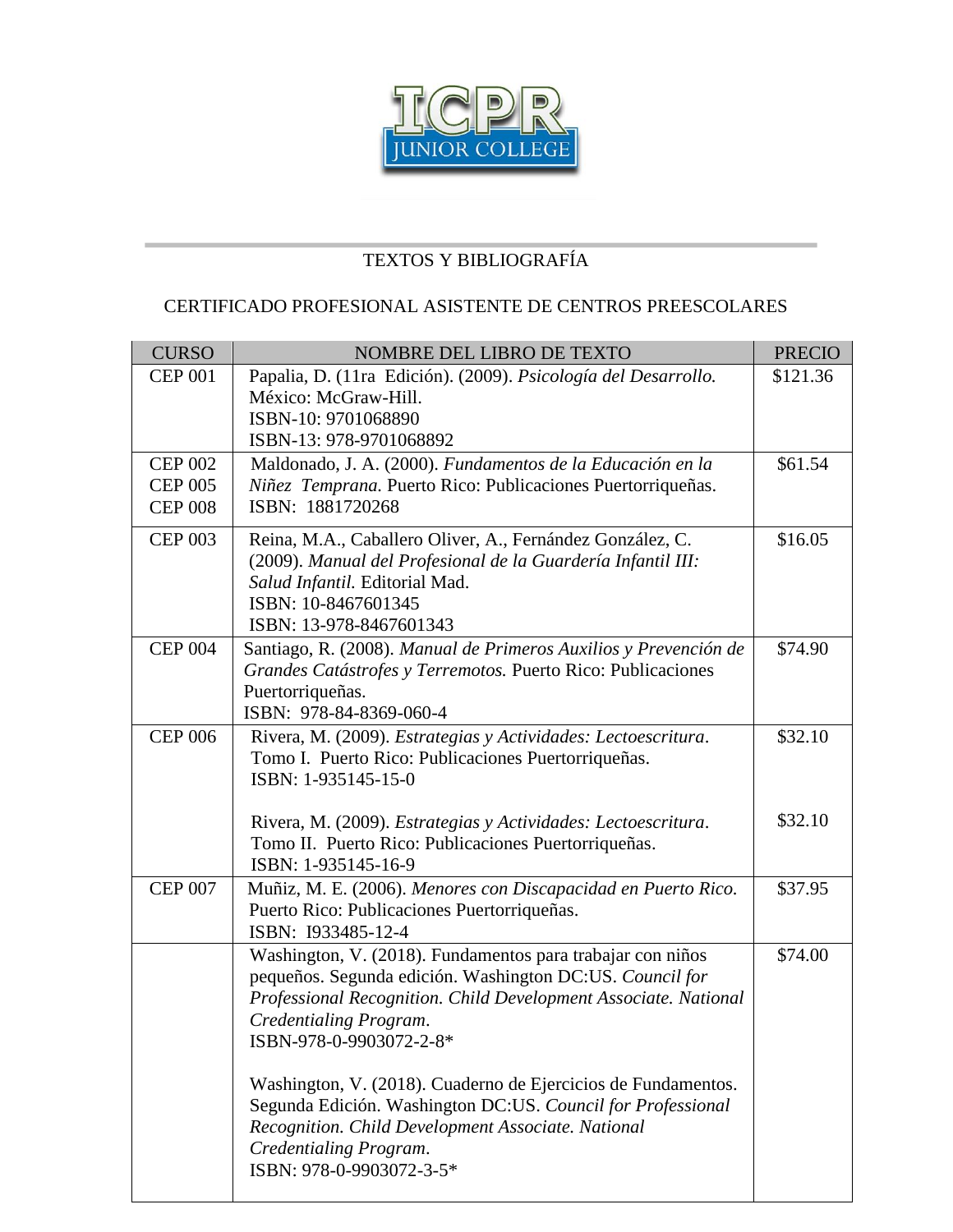| Estos textos entrarán en vigor con la nueva revisión del programa<br>de preescolar para el mes de septiembre, 2018. |          |
|---------------------------------------------------------------------------------------------------------------------|----------|
| <b>TOTAL</b>                                                                                                        | \$450.00 |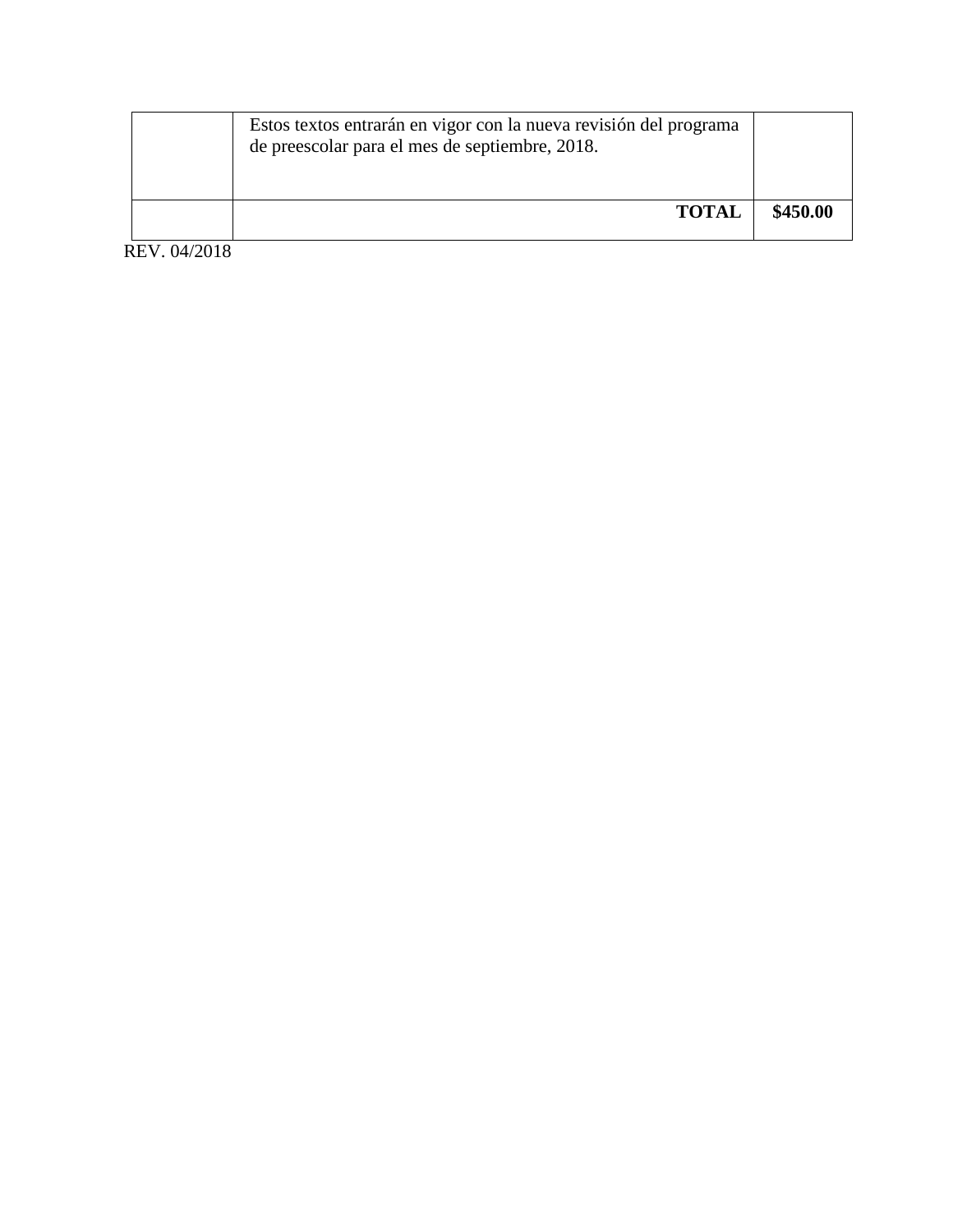

#### CERTIFICADO PROFESIONAL EN REPARACIÓN DE COMPUTADORAS

| <b>CURSO</b>   | NOMBRE LIBRO DE TEXTO                                                                                                                                                                                     | <b>PRECIO</b> |
|----------------|-----------------------------------------------------------------------------------------------------------------------------------------------------------------------------------------------------------|---------------|
| <b>CCR 001</b> | Shelly, G.B. & Vermaat, M.E. (2010). Discovering Computers 2011;<br>Living a Digital World. Web Enhanced Brief. Thomson Course<br>Technology.<br>ISBN-10: 1439079269<br>ISBN:13 978-1439079263            | \$180         |
| <b>CCR 004</b> | Holcombe, J. & Holcome, C. (2014). Survey of Operating System.<br>McGraw Hill.<br>ISBN-13: 978-0073518183<br>ISBN-10: 0073518182                                                                          | \$115.00      |
| <b>CCR 007</b> | Hinkle, D. (2011). Microsoft Office 2010: A Lesson Approach.<br>New York: McGraw-Hill.<br>ISBN: 9780077454890<br>ISBN: 0077454898                                                                         | \$201.67      |
| <b>CAR 002</b> | Tomsho, G. (2015). Guide to Networking Essentials. Course Technology.<br>ISBN-13: 978-1305105430<br>ISBN-10: 1305105435                                                                                   | \$172.27      |
| <b>CCR 006</b> | Mueller, S. (21th edition). (2013). Upgrading and Repairing PCs. Que.<br>ISBN-10: 0789750007<br>ISBN-13: 978-0789750006                                                                                   | \$24.05       |
| <b>CCR 008</b> | Andrews, J. ( $8th$ edition). (2013). A+ Guide to Managing and<br>Maintaining your PC. Course Technology.<br>ISBN-10: 1133135080<br>ISBN-13: 978-1133135081                                               | \$93.51       |
| <b>CCR 010</b> | Warner, Timothy L. (2013). The Unauthorized Guide to iPhone, iPad, and<br>iPod Repair: A DIY Guide to Extending the Life of Your iDevices!.; First<br>edition. QUE Publishing.<br>ISBN-13: 978-0789750730 | \$51.07       |
| <b>CMN010</b>  | Centro de Desarrollo Económico. (2006). Como Iniciar,<br>Desarrollar y Administrar un Negocio Pequeño en Puerto Rico.<br>Mayagüez: UPR<br>ISBN: 0-9729471-5-9                                             | \$85.00       |
|                | <b>TOTAL</b>                                                                                                                                                                                              | \$922.57      |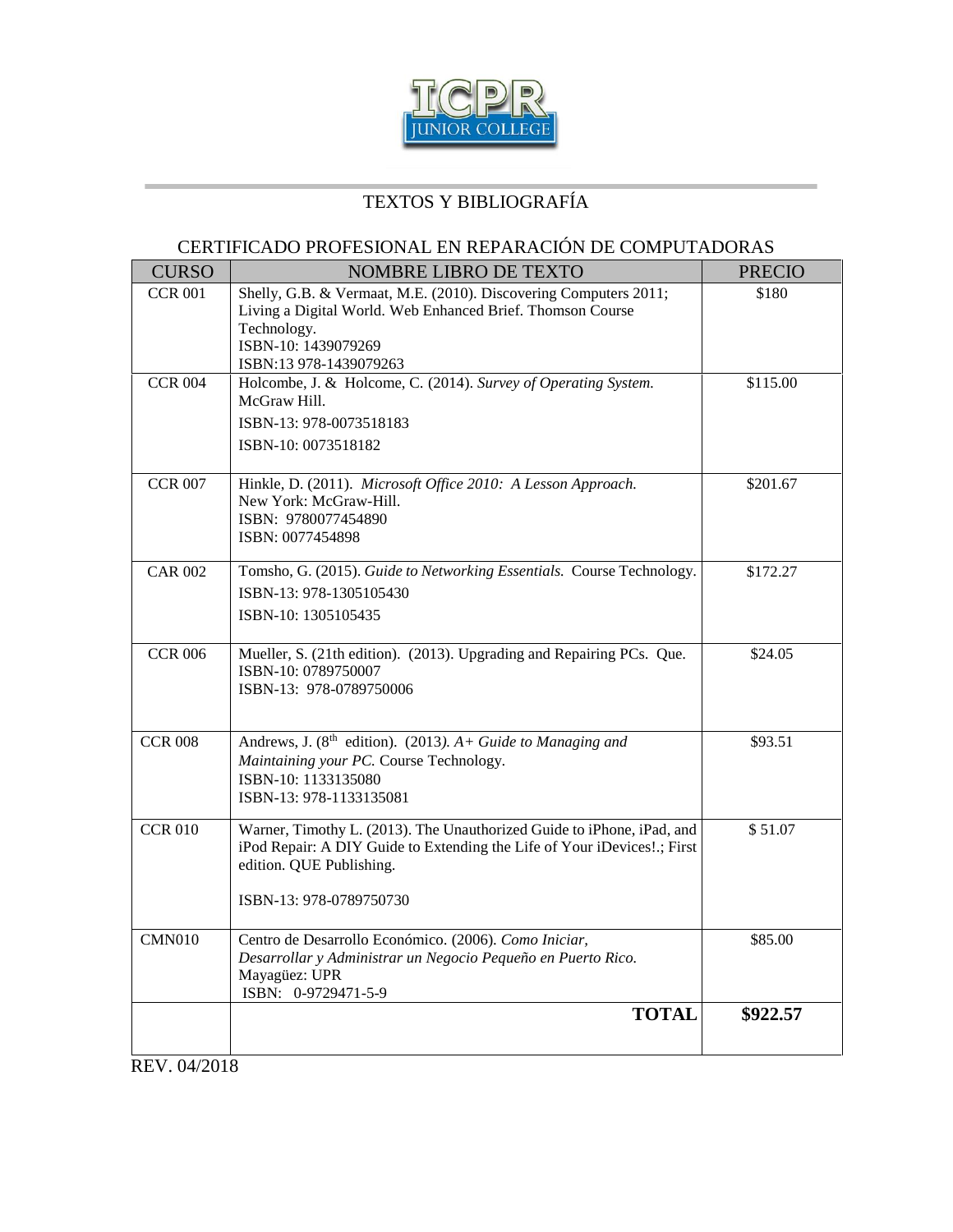

# CERTIFICADO PROFESIONAL EN FACTURACIÓN MÉDICA LIBROS DE TEXTO

| <b>CURSO</b>   | <b>NOMBRE DEL LIBRO DE TEXTO</b>                                  | <b>PRECIO</b> |
|----------------|-------------------------------------------------------------------|---------------|
| <b>CMB 001</b> | Becklin, K., Bayes, N. (7th edition). (2011). Medical             | \$132.64      |
| Introducción y | Office Procedures. McGraw-Hill.                                   |               |
|                | Reglamentación ISBN-10: 0073401986                                |               |
| de la          | ISBN-13: 978-0073401980                                           |               |
| Facturación    |                                                                   |               |
| Médica         |                                                                   |               |
| <b>CSC 001</b> | Vanhuss, S. H., Forde, C., Woo, D.(18th edition).                 | \$147.69      |
| Manejo del     | (2010).                                                           |               |
| Teclado        | Keyboarding and Word Processing, Complete Course,                 |               |
|                | Lessons $1-120$ :                                                 |               |
|                | Microsoft Word 2010: College Keyboarding. South-                  |               |
|                | Western Educational.                                              |               |
|                | ISBN-10: 0538496479                                               |               |
|                | ISBN-13: 978-0538496476                                           |               |
| <b>CMB 002</b> | (8Th edition).<br>(2017).<br>Medical<br>D.<br>Chabner,            | \$96.00       |
| Terminología   | Terminology: A Short Course. Saunders.                            |               |
| Médica y       | ISBN-13: 978-0323444927                                           |               |
| Dental         | ISBN-10: 032344492X                                               |               |
|                |                                                                   |               |
| <b>CMB 003</b> | American Medical Association. (Standard edition).                 | \$105.00      |
| Facturación    | $(2018)$ .CPT.                                                    |               |
| Electrónica    | <b>American Medical Association Press.</b>                        |               |
| Médica<br>V    | ISBN-10: 1603592164                                               |               |
| Dental         | ISBN-13: 978-1603592161                                           |               |
|                |                                                                   |               |
|                | American Medical Association. (Standard<br>edition).              | \$110.00      |
|                | (2018). ICD.10.CM. Volumen 1 y 2. UTA.<br>ISBN-13: 978-1622026043 |               |
|                |                                                                   |               |
|                | ISBN-10: 1622026047                                               |               |
| <b>CMB 004</b> | Leon-Chisen, N. (2015) ICD-10-CM and ICD-10-PCS                   | \$132.00      |
| Codificación   | Coding Handbook (Revised ed). AHA Press                           |               |
| Universal      | ISBN 978-1-55648-411-7                                            |               |
|                |                                                                   |               |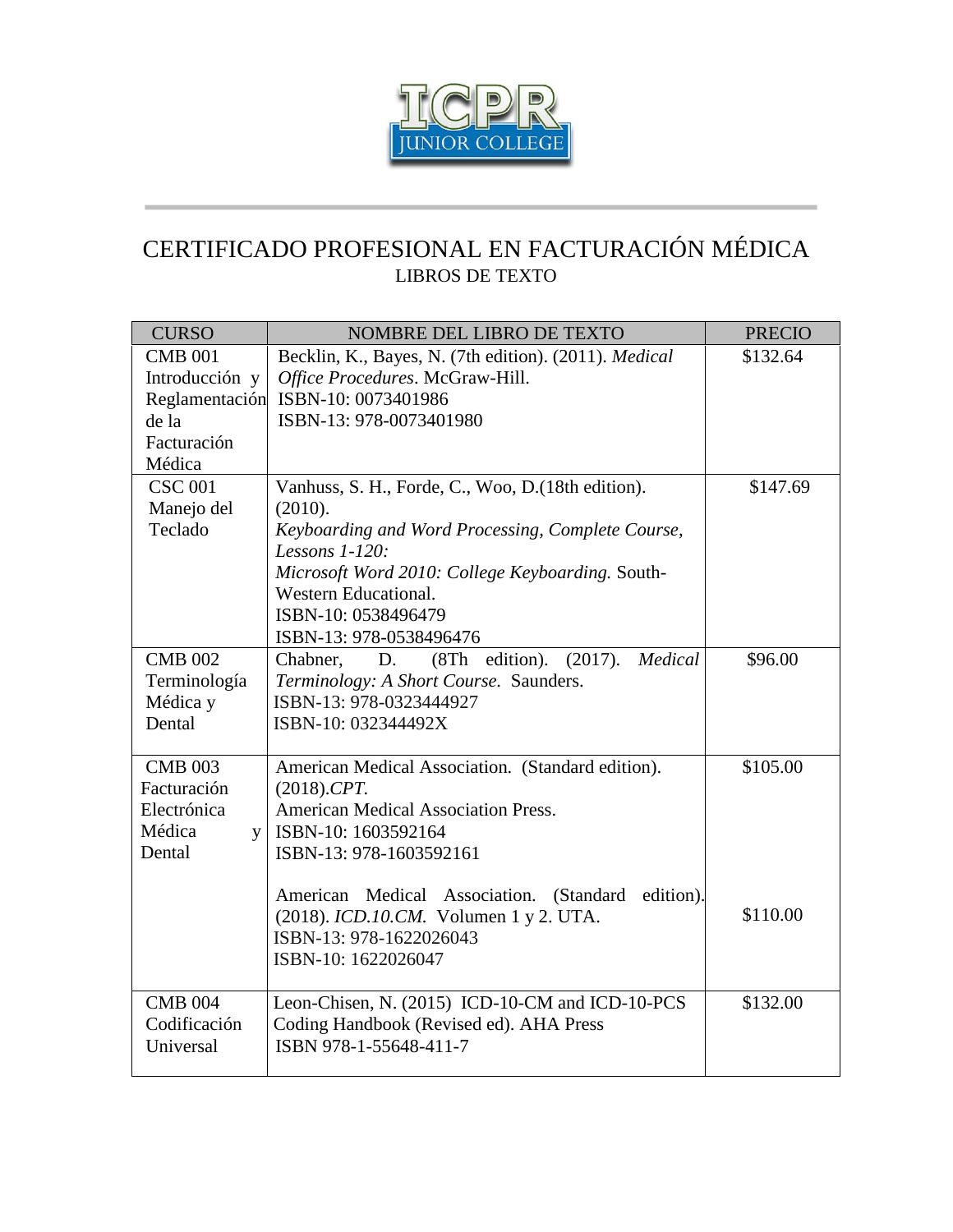| <b>CMB005</b>  | Maldonado Delgado, R. (2da Edición). (2008).           | \$60.00  |
|----------------|--------------------------------------------------------|----------|
| Procedimientos | Procedimientos Administrativos para la Oficina.        |          |
| de la Oficina  | McGraw-Hill.                                           |          |
| Médica         | ISBN: 978-970-10-6458-0                                |          |
|                | ISBN: 970-10-6458-5                                    |          |
| <b>ENG 005</b> | Bitterlin, G., Johnson, D., Prince, D., Ramirez, S.,   | \$47.75  |
| Conversational | Lynn, S. (2008). Ventures 3: Student's Book (with      |          |
| English        | Audio CD). New York: Cambridge U. Press.               |          |
|                | ISBN-10: 0521600995                                    |          |
|                | ISBN-13: 978-0521600996                                |          |
|                |                                                        |          |
|                | Bitterlin, Gretchen. (2008). Ventures 3: Workbook. New |          |
|                | York: Cambridge U. Press.                              |          |
|                | ISBN-10: 0521679605                                    |          |
|                | ISBN-13: 978-052179602                                 |          |
|                | TOTAL                                                  | \$831.08 |
|                |                                                        |          |